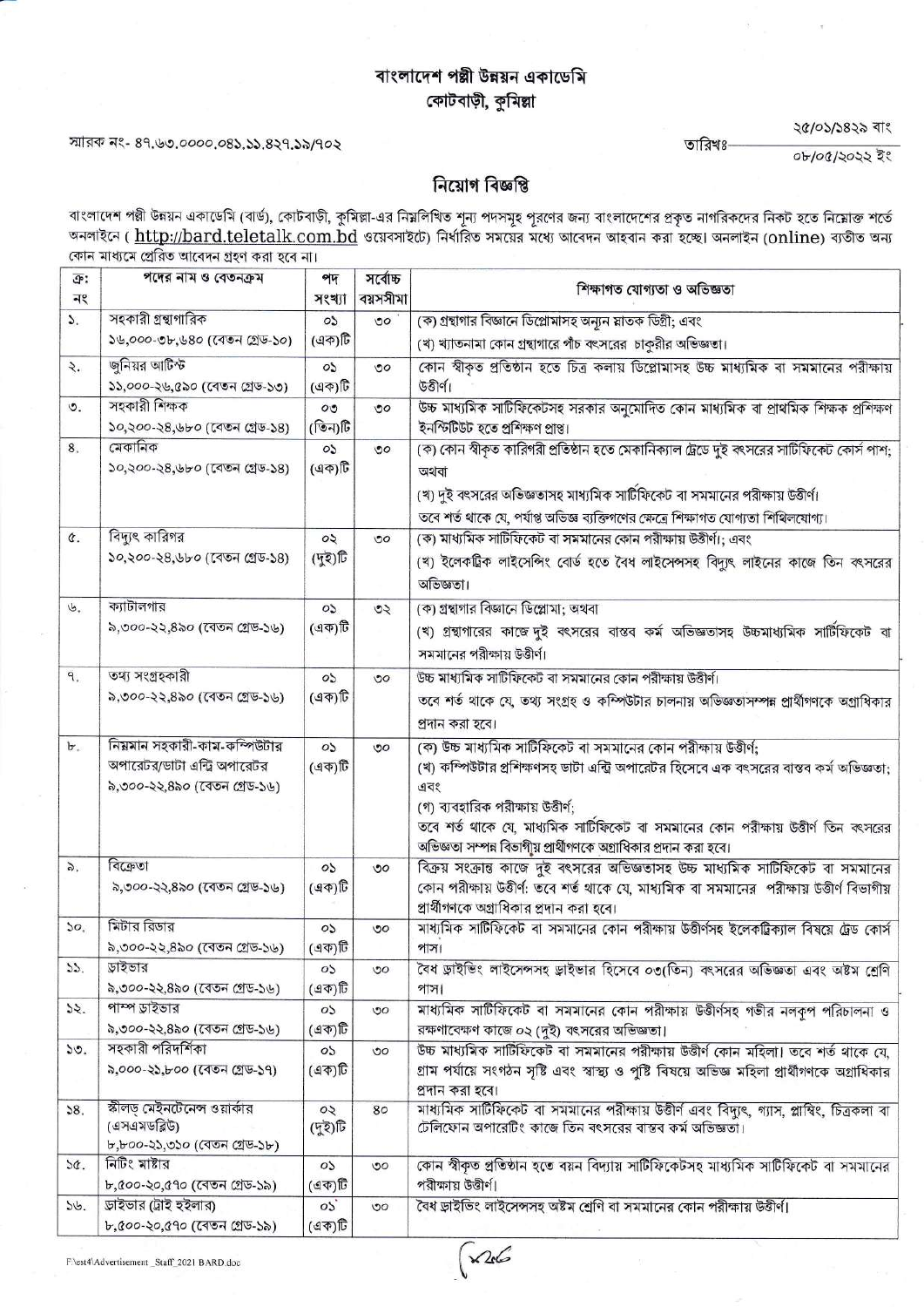| ক্ৰ:<br>নং | পদের নাম ও বেতনক্রম                                | পদ<br>সংখ্যা        | সৰ্বোচ্চ<br>বয়সসীমা | শিক্ষাগত যোগ্যতা ও অভিজ্ঞতা                                                                                                                                                                                                                                                                                  |
|------------|----------------------------------------------------|---------------------|----------------------|--------------------------------------------------------------------------------------------------------------------------------------------------------------------------------------------------------------------------------------------------------------------------------------------------------------|
| 39.        | বাইন্ডার<br>৮,৫০০-২০,৫৭০ (বেতন গ্ৰেড-১৯)           | OS.<br>(এক)টি       | OQ                   | অষ্টম শ্রেণি পাস বা সমমানের শিক্ষাগত যোগ্যতাসহ তিন বৎসরের অভিজ্ঞতা।                                                                                                                                                                                                                                          |
| 5b.        | প্লাম্বিং সহকারী<br>৮,২৫০-২০,০১০ (বেতন গ্ৰেড-২০)   | $\circ$<br>(এক)টি   | $\circ$              | সংশ্লিষ্ট বিষয়ে ট্রেড কোর্স পাশ; অথবা<br>(4)<br>অষ্টম শ্রেণী পাশ বা সমমানের শিক্ষাগত যোগ্যতাসহ প্লাম্বিং কাজে পাঁচ বৎসরের<br>(3)<br>অভিজ্ঞতা।                                                                                                                                                               |
| 55.        | সহকারী কাঠমিস্ত্রী<br>৮,২৫০-২০,০১০ (বেতন গ্ৰেড-২০) | $\circ$<br>(এক)টি   | $\circ$              | সংশ্লিষ্ট বিষয়ে ট্রেড কোর্স পাশ; অথবা<br>কে)<br>অষ্টম শ্রেণী পাশ বা সমমানের শিক্ষাগত যোগ্যতাসহ কাঠ মিস্ত্রীর কাজে পাঁচ বৎসরের<br>(3)<br>অভিজ্ঞতা।                                                                                                                                                           |
| ২০.        | অফিস সহায়ক<br>৮,২৫০-২০,০১০ (বেতন গ্ৰেড-২০)        | $\circ$<br>(দুই)টি  | ৩০                   | অষ্টম শ্রেণি পাস বা সমমানের শিক্ষাগত যোগ্যতাসহ দুই বৎসরের অভিজ্ঞতা।                                                                                                                                                                                                                                          |
| 55.        | বাগানমালী<br>৮,২৫০-২০,০১০ (বেতন গ্রেড-২০)          | $\infty$<br>(দুই)টি | OQ                   | অষ্টম শ্রেণি পাস বা সমমানের শিক্ষাগত যোগ্যতাসহ বাগানের কাজে দুই বৎসরের অভিজ্ঞতা।                                                                                                                                                                                                                             |
| 22.        | পরিচ্ছন্নতা কর্মী<br>৮,২৫০-২০,০১০ (বেতন গ্ৰেড-২০)  | 08<br>(চার)টি       | $\circ$              | অষ্টম শ্রেণি পাস বা সমমানের শিক্ষাগত যোগ্যতাসহ পরিষ্কার পরিচ্ছন্নতা ও অন্যান্য শারীরিক<br>শ্রমের কাজে দুই বৎসরের অভিজ্ঞতা।                                                                                                                                                                                   |
| ২৩.        | নিরাপতা প্রহরী<br>৮.২৫০-২০.০১০ (বেতন গ্ৰেড-২০)     | $\infty$<br>(নয়)টি | OQ                   | অষ্টম শ্রেণি পাস বা সমমানের শিক্ষাগত যোগ্যতা:<br>তবে শর্ত থাকে যে, সামরিক বাহিনী, পুলিশ বাহিনী, আনসার বাহিনী ও গ্রাম প্রতিরক্ষা<br>বাহিনীর অবসরপ্রাপ্ত সদস্যগণকে অগ্রাধিকার প্রদান করা হবে:<br>আরও শর্ত থাকে যে, উল্লিখিত বাহিনীর অবসরপ্রাপ্ত সদস্যগণের ক্ষেত্রে বয়সসীমা ৪০ বৎসর<br>পৰ্যন্ত শিথিলযোগ্য হবে। |

#### আবেদনের শর্তাবলীঃ

 $051$ আবেদন শুরুর (১২ মে ২০২২ খ্রিস্টাব্দ) তারিখে ন্যূনতম ১৮ বছর এবং প্রার্থীর সর্বোচ্চ বয়সসীমা:

- ক) সকল প্রার্থীর (বীর মুক্তিযোদ্ধার পুত্র/কন্যা এবং শারীরিক প্রতিবন্ধী ব্যতীত) ক্ষেত্রে ৩০ বছর।
- খ) বীর মুক্তিযোদ্ধা/শহীদ মুক্তিযোদ্ধাদের পুত্র/কন্যা এবং শারীরিক প্রতিবন্ধী প্রার্থীদের ক্ষেত্রে ৩২ বছর।
- গ) বীর মুক্তিযোদ্ধা/শহীদ মুক্তিযোদ্ধাদের পুত্র/কন্যার পুত্র/কন্যাদের ক্ষেত্রে ৩০ বছর।
- ঘ) বয়স প্রমাণের ক্ষেত্রে এফিডেভিট গ্রহণযোগ্য নয়।
- ঙ) বিভাগীয় প্রার্থীদের ক্ষেত্রে সংশ্লিষ্ট নিয়োগ বিধিমালা অনুযায়ী বয়সসীমা শিথিলযোগ্য।
- চাকরির জন্য আবেদন আগামী ১২ মে ২০২২ তারিখ সকাল ১০:০০ টা হতে ১১ জুন ২০২২ তারিখ বিকাল ৫:০০ টা পর্যন্ত অনলাইনে দাখিল করা যাবে।  $021$ সরাসরি/ডাকযোগে কোন দরখান্ত গ্রহণ করা হবে না। সরাসরি বা ডাকযোগে প্রেরিত সকল দরখান্ত বাতিল মর্মে গণ্য হবে।
- লিখিত পরীক্ষায় উত্তীর্ণ প্রার্থীদের মৌখিক পরীক্ষার সময় নিয়োক্ত সকল কাগজপত্রাদির মুল কপি প্রদর্শন করতে হবে এবং বর্ণিত কাগজপত্রের ০১ (এক)  $001$ সেট সত্যায়িত ফটোকপি মৌখিক পরীক্ষার সময় অবশ্যই জমা দিতে হবে:
	- ক. মুক্তিযোদ্ধা, আনসার, ভিডিপি, এতিম, প্রতিবন্ধী, উপজাতি প্রভৃতি কোটার সপক্ষে অবশ্যই উপযুক্ত প্রমাণপত্র।
	- খ. সদ্য তোলা ০৪ (চার) কপি সত্যায়িত পাসপোর্ট আকারের ছবি, শিক্ষাগত যোগ্যতা ও অভিজ্ঞতা সম্পর্কিত সকল প্রকার সনদপত্রের ফটোকপি, জন্মনিবন্ধন সনদপত্র/জাতীয় পরিচয় পত্র এবংনাগরিকত্ব সনদপত্রের সত্যায়িত ফটোকপি দাখিল করতে হবে।
	- গ. সকল সরকারি, আধা সরকারি ও স্বায়ত্তশাসিত প্রতিষ্ঠানে চাকুরীরত প্রার্থীদের অবশ্যই যথাযথ কর্তৃপক্ষের অনাপত্তি পত্র সজ্ঞো আনতে হবে।
	- ঘ. অসত্য/ব্রুটিপূর্ণ/অসম্পূর্ণ আবেদনপত্র কোন কারণ দর্শানো ব্যতিরেকে বাতিল বলে গণ্য করা হবে। প্রার্থী কর্তৃক প্রদত্ত কোন তথ্য, নিয়োগ কার্যক্রমের যে কোন পর্যায়ে বা নিয়োগদানের পরেও অসত্য/ভুয়া/ব্রুটিপূর্ণ প্রমাণিত হলে আবেদনপত্র নির্বাচন বা নিয়োগ সরাসরি বাতিল করা হবে।
	- ঙ. মুক্তিযোদ্ধা কোটায় আবেদনকারী (বীর মুক্তিযোদ্ধা ও শহীদ বীর মুক্তিযোদ্ধার পুত্র-কন্যা এবং বীর মুক্তিযোদ্ধা/শহীদ বীর মুক্তিযোদ্ধার পুত্র-কন্যাগণের পুত্র-কন্যা) প্রার্থীদের ক্ষেত্রে সরকারের সর্বশেষ নীতিমালা অনুযায়ী মুক্তিযোদ্ধা বিষয়ক মন্ত্রণালয় কর্তৃক প্রদত্ত মুক্তিযোদ্ধা সনদপত্র;
	- চ. আবেদনকারী বীর মুক্তিযোদ্ধা ও শহীদ বীর মুক্তিযোদ্ধার পুত্র-কন্যা এবং বীর মুক্তিযোদ্ধা/শহীদ বীর মুক্তিযোদ্ধার পুত্র-কন্যাগণের পুত্র-কন্যা হলে আবেদনের সাথে সম্পর্ক উল্লেখপূর্বক ১ম শ্রেণির গেজেটেড কর্মকর্তা অথবা সংশ্লিষ্ট ইউনিয়ন পরিষদের চেয়ারম্যান বা পৌরসভা বা সিটি কর্পোরেশনের মেয়র কর্তৃক প্রদত্ত মূল প্ৰত্যয়নপত্ৰ এবং;
	- ছ. অন্যান্য কোটা যেমন প্রতিবন্ধী কোটায় প্রার্থীদের ক্ষেত্রে যথাযথ কর্তৃপক্ষ কর্তৃক প্রদত্ত মূল প্রত্যয়ন/সনদপত্র।
- পরীক্ষায় অংশগ্রহণের জন্য আবেদকারীকে কোনো প্রকার টিএ/ডিএ প্রদান করা হবে না। 081
- আবেদনপত্র গ্রহণ ও বাতিল করার ক্ষেত্রে কর্তৃপক্ষের সিদ্ধান্তই চূড়ান্ত বলে গণ্য হবে।  $001$
- নিয়োগকারী কর্তৃপক্ষ বিজ্ঞপ্তিতে উল্লিখিত পদের সংখ্যা হ্রাস/বৃদ্ধি, বিজ্ঞপ্তিতে বর্ণিত কোনো শর্ত বা অনুচ্ছেদ সংশোধন/পরিবর্তন/পরিমার্জন বা নিয়োগ  $091$ প্রদানের সিদ্ধান্ত বাতিল করার ক্ষমতা সংরক্ষণ করেন।
- ৩নং থেকে ২৩নং ক্রমিক পদের প্রার্থী নির্বাচনকালে 'কোটা' সংক্রান্ত সকল সরকারি নির্দেশনা অনুসরণ করা হবে।  $091$
- এই নিয়োগ বিজ্ঞপ্তিটি এবং বর্ণিত নিয়োগ পরীক্ষা সংক্রান্ত যাবতীয় তথ্য বার্ডের ওয়েব সাইট (www.bard.gov.bd) এ পাওয়া যাবে।  $obl$

#### অনলাইনে আবেদনপত্র পুরণ সংক্রান্ত নিয়মাবলী ও করণীয়:

- পরীক্ষায় অংশগ্রহণে ইচ্ছুক ব্যক্তি <u>http://bard.teletalk.com.bd</u> এই ওয়েবসাইটে আবেদনপত্র পূরণ করতে পারবেন। আবেদনের সময়সীমা নিম্নরূপ: ক.
	- i. Online-এ আবেদনপত্র পূরণ ও পরীক্ষার ফি জমাদান শুরুর তারিখ ও সময়: ১২ মে ২০২২ খ্রিঃ, সকাল-১০:০০টা।
	- $\,$ ii. Online-এ আবেদনপত্র জমাদানের শেষ তারিখ ও সময়: ১১ জুন ২০২২ খ্রিঃ, বিকাল-০৫:০০ টা।
	- উক্ত সময়সীমার মধ্যে User ID প্রাপ্ত প্রার্থীগণ Online-এ আবেদনপত্র Submit এর সময় থেকে পরবর্তী ৭২ (বাহাত্তর) ঘন্টার মধ্যে এসএমএস-এ পরীক্ষার ফি জমা দিতে পারবেন।
- Online আবেদনপত্রে প্রার্থী তার রজিন ছবি (দৈর্ঘ্য ৩০০xপ্রস্থ ৩০০ pixel) এবং স্বাক্ষর (দৈর্ঘ্য ৩০০xপ্রস্থ ৮০ pixel) স্ক্যান করে নির্ধারিত স্থানে খ. Upload করবেন। ছবির সাইজ সর্বোচ্চ ১০০ KB ও স্বাক্ষরের সাইজ সর্বোচ্চ ৬০ KB হতে হবে।

 $(*aC)$